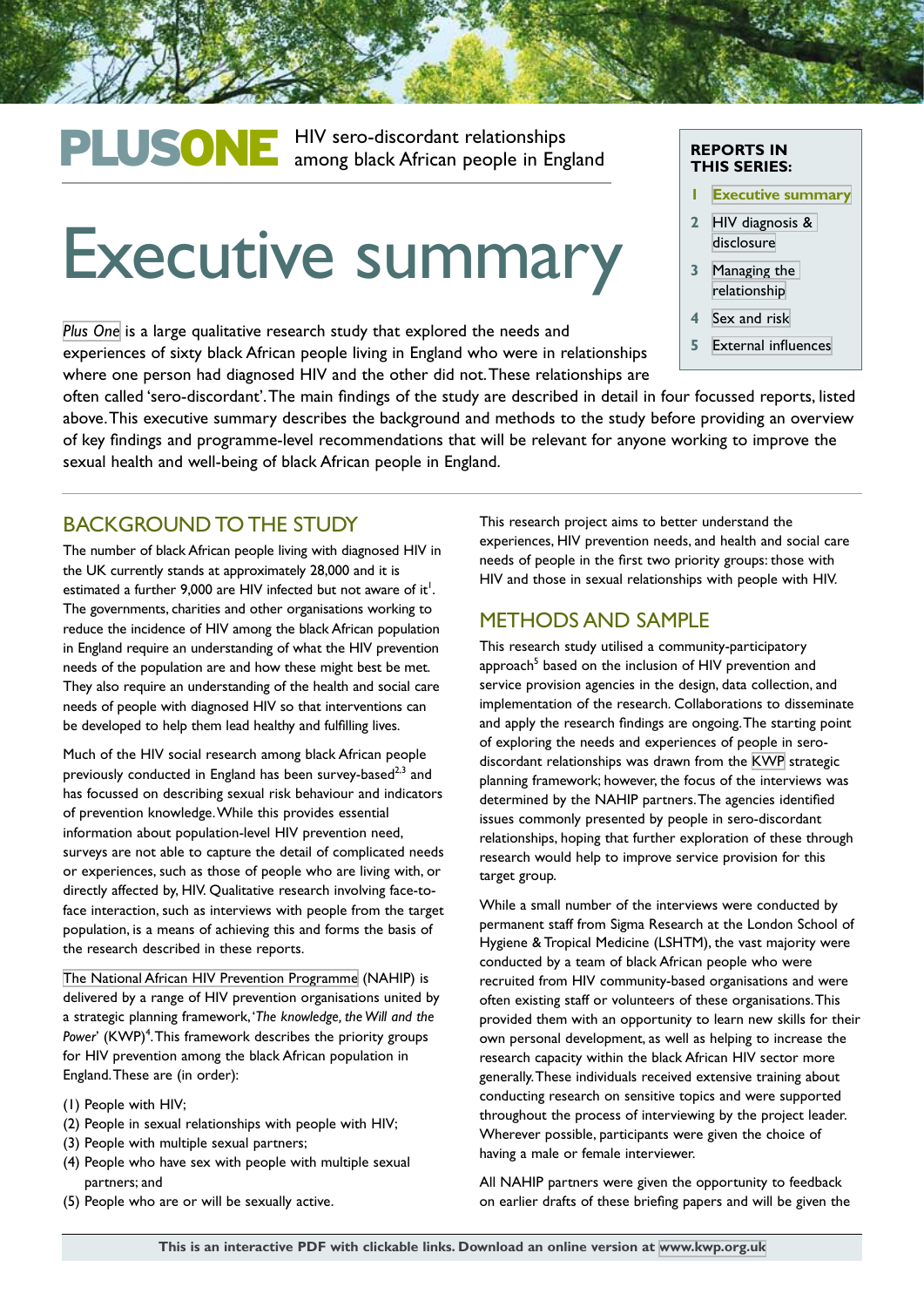chance to feed into the development of more detailed intervention planning arising from these findings.

The research project included interviews with 60 people who had experience of being in a relationship where one person had HIV and the other did not. In order to be eligible to take part they had to:

- be over 18 years of age;
- be in a relationship where one person had diagnosed HIV and the other did not **OR** have been in such a relationship in the previous year;
- describe themselves as black African (or similar African ethnicity), or be in a sero-discordant relationship (as above) with someone who is.

It was not a requirement that both partners in a relationship took part, but some did so and were interviewed separately. This sampling approach allowed us to speak to people who had experience of being in a sero-discordant relationship that had ended as well as those that were ongoing. It was often the case that the HIV negative or untested partners of people with diagnosed HIV were not willing to take part. Despite the best efforts of the collaborating agencies, only 16 such people were interviewed (as shown in Table 1 below). While individuals in *relationships* with people who have diagnosed HIV do not represent all sexual partners of people who have HIV (i.e. some sexual contact may be casual or infrequent), those in serodiscordant relationships may be at greatest risk of exposure to HIV and represent a coherent target group for interventions.

Participants were recruited by a number of HIV charities and

NAHIP partners. We gratefully acknowledge their help and support at [www.kwp.org.uk/planning/plusone](http://www.kwp.org.uk/planning/plusone). Interviews took place either in the offices of the collaborating agencies or in private rooms at municipal facilities. Participants' confidentiality was assured and all were reimbursed expenses of £20. The interviews generally lasted around one hour and explored issues surrounding HIV status disclosure (or lack thereof); the broad impact of HIV on the relationship; sexual behaviour and means of managing transmission risk; and people or services that provided support. Ethical approval for the study was granted by the Faculty of Humanities and Social Sciences Research Ethics Committee at the University of Portsmouth, which is where the lead researchers were based at the time the study started.

# SUMMARY OF KEY FINDINGS

The HIV prevention, care and support needs of the people we interviewed were complex. We interviewed a broad range of people including: a majority who were HIV positive but some who at their last test were negative; some who had been recently diagnosed with HIV and others who had been living with it for many years; a few had entered into a sero-discordant relationship recently and some who had been in one for a long time; some were older or younger and they lived in many different parts of the country. Some appeared relatively settled in their sero-discordant relationships whereas others were facing significant challenges at the time of interview. A few had, for a variety of reasons, found the pressures of maintaining their relationship too great and had recently separated from their partners. The key findings of the study are explored in reports 2-5 but a brief summary of their contents is provided below.

| <b>AGE</b>                   |       | <b>GENDER</b>                   |                | <b>RELATIONSHIP STATUS</b>                |              |
|------------------------------|-------|---------------------------------|----------------|-------------------------------------------|--------------|
| Average (mean) age           | 40    | Male                            | 21             | Currently in SD <sup>†</sup> relationship | 52           |
| Age range                    | 22-58 | Female                          | 39             | No longer in SD relationship              | 8            |
| <b>COUNTRY OF ORIGIN</b>     |       | <b>AREA OF RESIDENCE</b>        |                | <b>HIV STATUS</b>                         |              |
| <b>Zimbabwe</b>              | 20    | London                          | 27             | Diagnosed positive female                 | 32           |
| Uganda                       | 9     | Leeds/Bradford                  | 20             | Diagnosed positive male                   | 12           |
| Nigeria                      |       | Nottingham                      | 4              | Negative or untested male                 | 9            |
| Zambia                       | 6     | Huddersfield                    | 4              | Negative or untested female               | 7            |
| Other African nations        | $17*$ | <b>Bristol</b>                  | $\overline{2}$ |                                           |              |
| European nation              |       | Wakefield                       | $\overline{2}$ |                                           |              |
|                              |       | Luton                           |                |                                           |              |
| <b>EDUCATION</b>             |       | <b>TIME IN RELATIONSHIP</b>     |                | TIME IN THE UK                            |              |
| Primary/elementary           | 4     | Average (median)                | 3 yrs          | Average (mean)                            | $11.3$ yrs   |
| Secondary/high school        | 26    | Range                           | I month-       | Range                                     | $2-55$ yrs   |
| University/college           | 29    |                                 | 12 yrs         |                                           |              |
| Other                        |       |                                 |                |                                           |              |
| <b>ETHNICITY</b>             |       | <b>EMPLOYMENT STATUS</b>        |                | <b>IMMIGRATION STATUS</b>                 |              |
| <b>Black African</b>         | 54    | Full-time employment            | $\mathbf{1}$   | Indefinite leave to remain                | 18           |
| <b>Black African British</b> |       | Part-time employment            | 8              | Asylum seeker                             | 16           |
| Mixed African Arab           |       | Voluntary work only             | 10             | British nationality                       | $\mathbf{1}$ |
| White European               |       | Education or training           | 5              | Compassionate/exceptional leave to remain | 3            |
| Other                        |       | Carer/homemaker                 | 3              | Student                                   |              |
|                              |       | Casual/cash in hand             |                | Citizen of other EU country               |              |
|                              |       | Not in employment, education or | 22             | Visitor                                   |              |
|                              |       | training                        |                | Don't know                                |              |
|                              |       |                                 |                | Other                                     | 5            |

#### **TABLE 1: PARTICIPANT DEMOGRAPHIC CHARACTERISTICS**

† = Serodiscordant. \* Other African nations include: Malawi, Kenya, Democratic Republic of Congo, Sierra Leone, South Africa, Somalia, Liberia, Angola and Rwanda.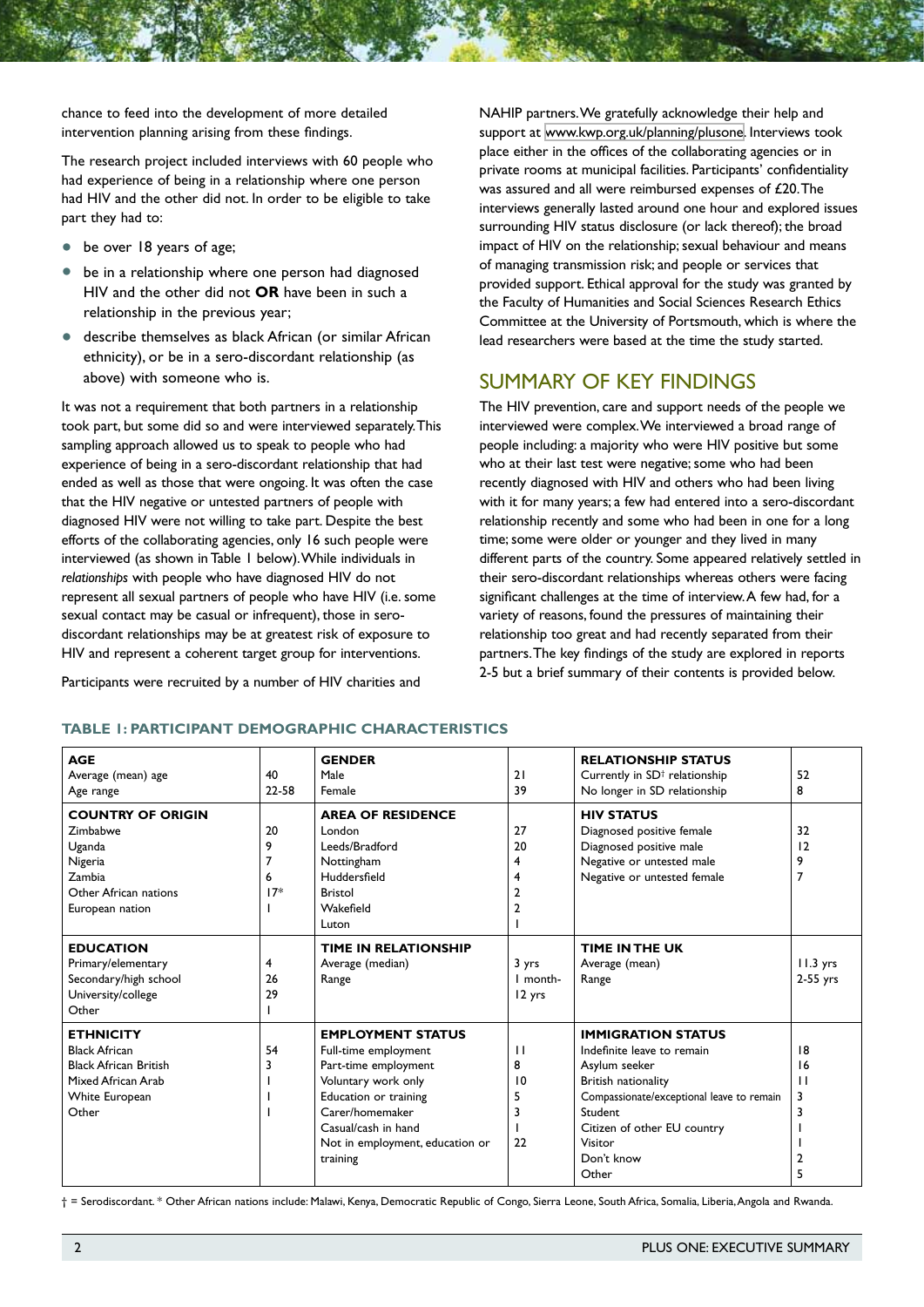#### HIV DIAGNOSIS & DISCLOSURE

Receiving the news of an HIV diagnosis (whether their own or their partner's) was extremely difficult for all participants. Inaccurate beliefs that HIV always results in serious ill-health and untimely death dominated most initial responses. Many of those we interviewed, particularly those who had been diagnosed within the previous few years, were still adjusting to HIV being a part of everyday life. Participants with diagnosed HIV had faced the decision of whether, how and when to disclose their status to their partner. This decision was informed by their feelings for that particular individual, their hopes for the future and, most importantly, their fears about how the partner might react to the news. Sometimes participants with diagnosed HIV did not feel sufficiently empowered to disclose and thus found themselves in unhappy relationships and burdened by keeping their HIV status a secret.

Those who did disclose their positive status were often met with hostile responses, verbal assault or complete rejection by their partners. Concerns about whether they too might have become infected dominated the response by partners as did fears of negative association within local African communities. There were some partners who were supportive from the outset, but even they held significant concerns about the prognosis of their diagnosed partner and whether there was any possibility of conceiving children.

#### MANAGING THE RELATIONSHIP

Time, support and information helped many of those in longerterm relationships adapt to HIV. However, this experience was not universal, and some were still in acute need at the time of interview. Some were struggling to cope with HIV on a personal level, were experiencing serious problems within their relationship, or described a relationship that had ended because of HIV. Some relationships floundered in the early days following disclosure, with one or both partners seemingly unable to

discuss or find resolution to their worries or concerns, while others sought advice or support to better understand the consequences of their situation. Disempowerment was evident within many of the relationships we explored. It was often related to fears of abandonment by the negative or untested partner, but there was also significant evidence of the unequal status of female partners within heterosexual relationships.

Both partners needed time to come to terms with HIV as a part of their lives and what this meant for them on a daily basis. Those relationships where people appeared most content or settled were most often those where both partners were wellinformed about the nature of HIV and where both had openly and honestly discussed their worries and concerns about HIV and their relationship. However, many also stressed a desire for HIV not to cast a shadow over everything they did or to become a 'third person' in their relationship. Concerns relating to HIV added to other everyday stressors, especially for those with an unsettled immigration status.

#### SEX AND RISK

Having an HIV diagnosis, or being the partner of someone who has been diagnosed, had immediate and profound effects on sexual expression, at least in the short term. Some described ways in which they were able to overcome their initially debilitating fears about HIV transmission within the relationship and now were enjoying a full and happy sex life with their partner. However, this was not the experience of the majority. Key issues that prevented a healthy sex life included difficulties with condom use, and profound lack of awareness of other harm reduction measures that might help to alleviate anxieties about transmission during recreational sex or during sex with the aim of conception. Around a third of participants had never heard of post-exposure prophylaxis (PEP) and a further third had heard the name but were uncertain as to its meaning or how it might be accessed. Many had heard of the concept of treatment as prevention (i.e. a suppressed viral load rendering the person with

## KEY THEMES

A number of themes that seem integral to the everyday lives of most of the people we interviewed span all four reports. These themes were more or less central to each participant but their salience varied depending on individual circumstances.

**Uncertainty**: A great many participants, both with diagnosed HIV and without, remained uncertain about their ability to safely conceive children, what transmission risks were associated with oral sex or vaginal sex with condoms, and what protection from infection an undetectable viral load may offer. On a broader level, many were uncertain about their future and about the long-term viability of their relationship.

**Stigma**: HIV stigma influenced how participants with HIV felt about themselves at the point of their diagnosis, how their partners reacted to their disclosure, what support they could access from friends or family, as well as how safe they

felt in their community. Such stigma contributed to a real sense of isolation for a significant number of participants.

**Disempowerment**: Informed by a fear of rejection or abandonment, the power to negotiate a safe and satisfying relationship was lacking for many of the participants with diagnosed HIV. A significant number of women too (both with and without diagnosed HIV) seemingly occupied a position of limited power within their relationships, which made it difficult for them to attain happiness.

**Resilience**: Despite often facing stigma or rejection from those around them, there were still those individuals and couples who had accepted and integrated HIV into their everyday lives and who seemed happy in their relationships. While in the minority, there were those who described how facing such adversity had, in the long run, brought them closer together and more confident as individuals.